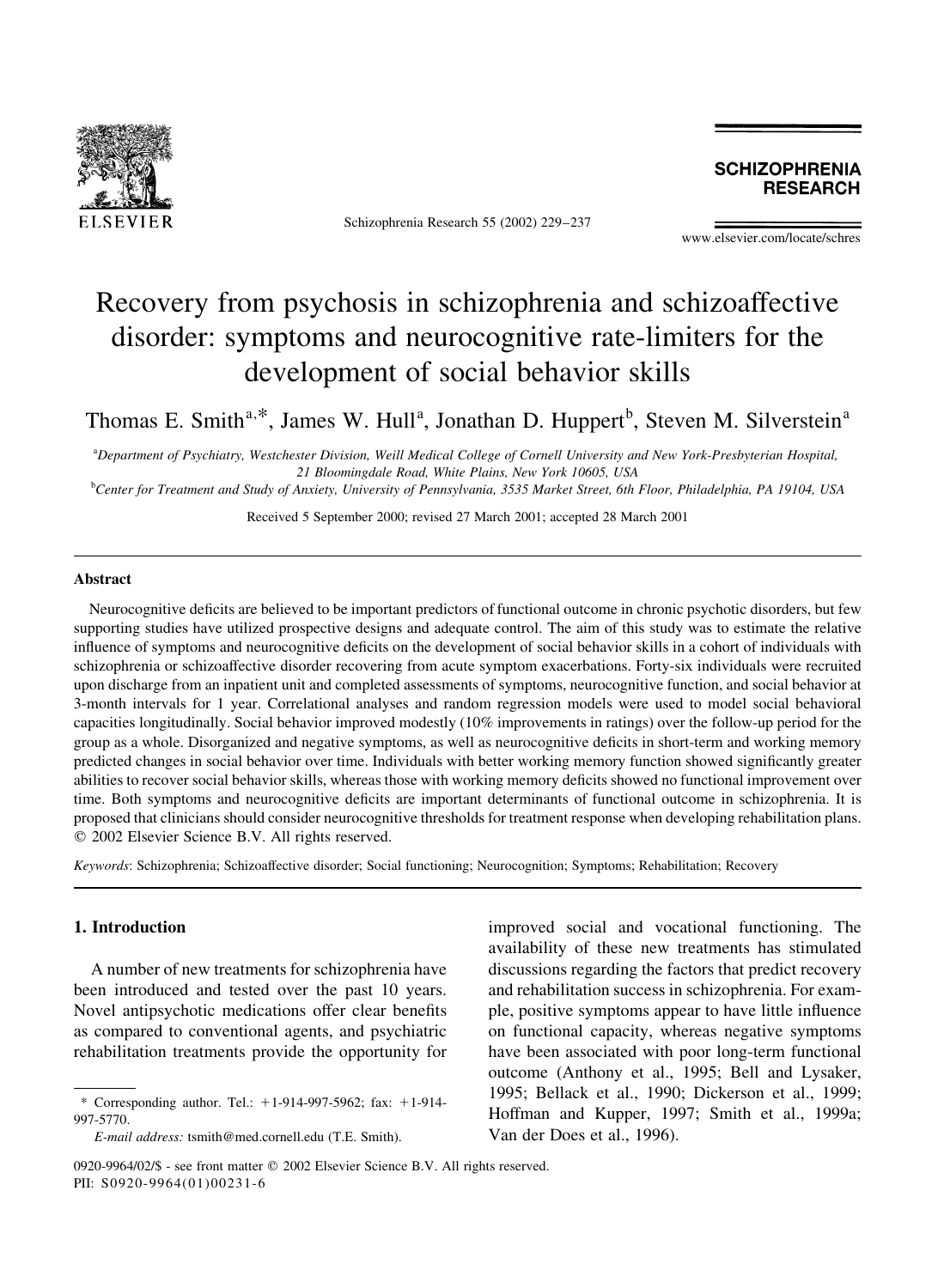Other research suggests that neurocognitive deficits are more predictive of treatment response and functional capacity than core symptoms of schizophrenia. Reviews of this literature by Green (1996; Green et al., 2000.) revealed that deficits in short-term memory, vigilance, and executive functioning are consistently associated with poor outcome. Memory deficits have been associated with reduced levels of elementary social skills and learning capacity (Bowen et al., 1994; Kern et al., 1992; Smith et al., 1999b; Silverstein et al., 1998a; ), while deficits in attention/ vigilance have been more commonly associated with poor self-care and organizational skills (Wykes, 1994; Brekke et al., 1997; Addington and Addington, 1999; Ikebuchi et al., 1999; Silverstein et al., 1998a). A number of other studies have found that executive deficits consistently predict role performance and global adjustment (Bellack et al., 1999;Breier et al., 1991; Goldberg et al., 1990; Jaeger and Douglas, 1992; Lysaker et al., 1995; Kopelowicz et al., 2000).

Many of these studies used only retrospective data analyses, however, or failed to use longitudinal assessments of positive, negative, and disorganized symptoms. Norman et al. (1999) critiqued several of these studies, noting that symptom assessments were conducted when subjects were acutely ill and then were used to predict functioning at a later point in time. Studies using more detailed symptom measures have suggested that disorganized and negative symptoms are more predictive of functional skills than neurocognitive deficits in outpatients with schizophrenia (Norman et al., 1999; Malla et al., 1999; Dickerson et al., 1996; Hoffman and Kupper, 1997). Clearly, questions remain regarding the relative influence of symptoms and neurocognitive deficits on functional outcome in schizophrenia.

Our group recently finished a prospective study of individuals with chronic psychotic disorders recovering from acute symptom exacerbations, which aimed to identify illness characteristics that predict recovery and response to rehabilitation treatments. In a previous report, we documented the differential influence of symptoms and neurocognitive deficits on aspects of social adjustment in a cross-sectional analysis (Smith et al., 1999a). Here we report data on the rate of improvement in social behavior skills in the first year following stabilization of acute psychotic symptoms.

### 2. Methods

#### 2.1. Sample

Subjects were recruited from consecutive admissions to an outpatient treatment program, with inclusion criteria including: a) age 18–50; b) diagnosis of schizophrenia or schizoaffective disorder; and c) having been in the hospital for treatment of an acute psychotic exacerbation within 30 days of recruitment. Exclusion criteria included: a) comorbid diagnosis of substance dependence within past 3 months; b) estimated IQ less than 70; and c) any history of serious traumatic brain injury (defined as including either loss of consciousness or requiring overnight hospitalization).

After complete description of the study to the subjects, written informed consent was obtained. Fifty-six individuals gave consent and completed initial assessments of symptoms, neurocognition, and social adjustment. The study design included follow-up assessments with the same measures at 3-month intervals for up to 1 year. Forty-six of the 56 subjects completed at least 3 of the 5 scheduled assessments, and comprised the cohort for analyses. Ten of the subjects either left the clinic or refused participation after the first or second assessment; this group did not differ from the rest of the subjects on any of the demographic, illness, or outcome variables examined in the study. All subjects received standard ambulatory treatment including monthly visits with a psychiatrist for medical management and a care coordinator for case management/ psychotherapy as needed on an individual basis. Each subject also had a rehabilitation counselor who supervised a program of symptom management and pre-vocational skills training. No efforts were made to control for specific medication or non-medication treatments. Three subjects experienced symptom exacerbations that required hospitalization and medication adjustment during their follow-up period. These hospitalizations were brief and did not interfere with participation in the project. Ten subjects  $(22\%)$ were maintained on conventional antipsychotic medications throughout the study period, 16  $(35%)$  were taking an atypical agent (either risperidone or olanzapine), and 20 (43%) were taking clozapine.

The Structured Clinical Interview for DSM-IV (First et al., 1995) was administered to establish the primary